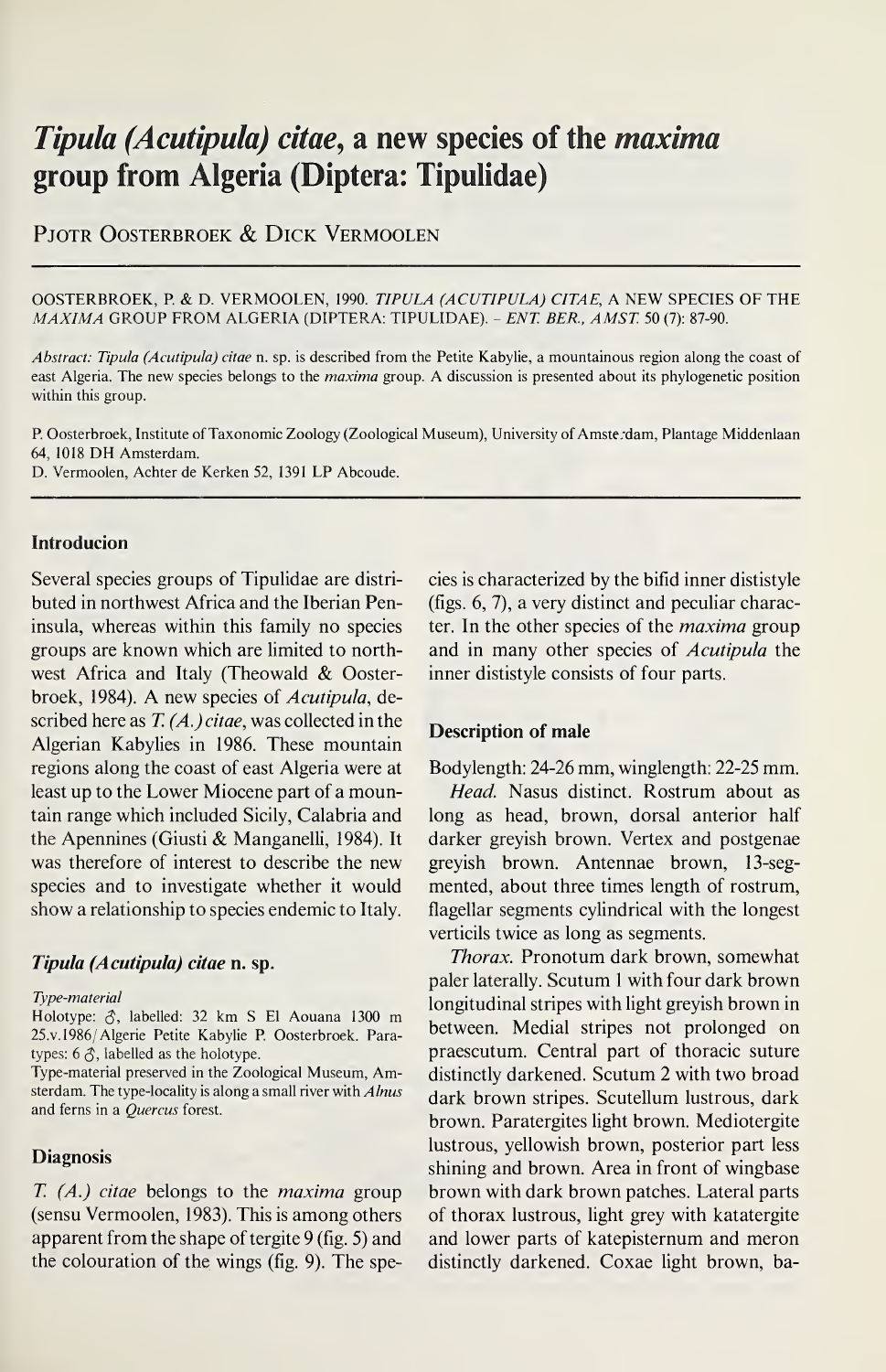sally darkened. Trochanters brown. Femora brown to dark brown, tips broadly darkened. Tibiae dark brown, tips darkened. Tarsal segments dark brown. Tarsal claws with two teeth as figured by Vermoolen (1983: fig. 6).

Wings with wingspots S1 to S4 (Vermoolen, 1983: fig. 1) present but only slightly darker than light brown tone of wingmembrane, spot



Figs. 1-9. Wing, abdomen and hypopygium of Tipula (Acutipula) citae. 1, adminiculum, side view; 2, abdomen; 3, apex of intromittent organ; 4, hypopygium, from behind; 5, tergite 9, dorsal view; 6, left inner dististyle, dorsal view; 7, left inner dististyle, outside view; 8, left outer dististyle, outside view; 9, right wing.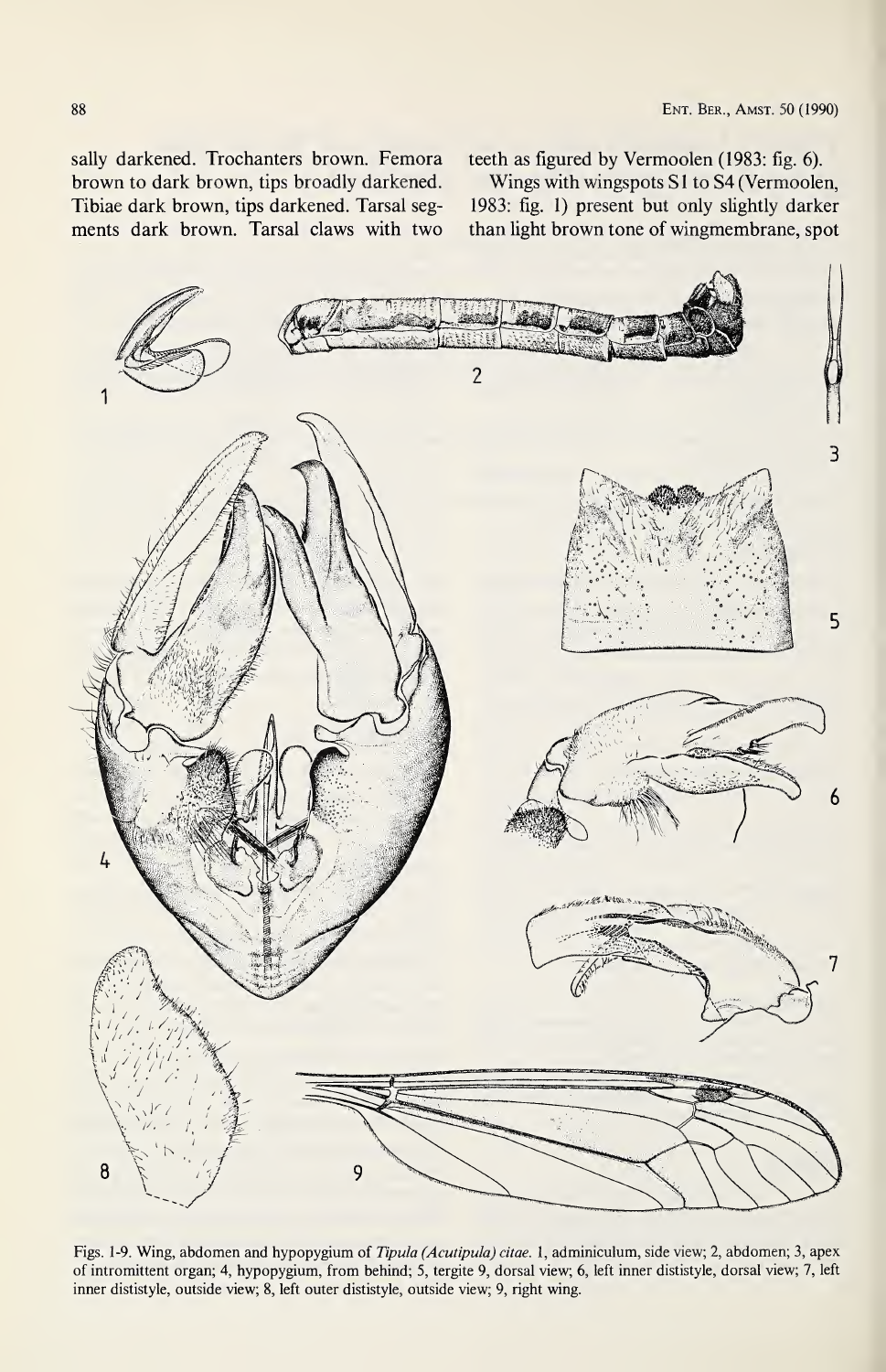S5 absent (fig. 9, after the specimen with the most distinctly coloured wings). Halteres dark brown.

Abdomen (fig. 2). Tergite I grey with dark brown spots laterally. Sternite <sup>1</sup> light yellowish brown. Segments 2-7 light brown to brown. Lateral parts of tergites distinctly darkened except for lighter coloured anterior corners, dorsal part sometimes with a narrow dorsal stripe. Segments 8-9 and sometimes larger part of segment 7 distinctly darkened.

Hypopygium (fig. 4). Tergite 9 and sternite 9 fused but with a distinct fold in between. Posterior border of tergite 9 with triangular lateral corners and two small rounded median lobes set with black spines (fig. 5). Outer dististyle twice as long as broad (fig. 8). Inner dististyle with two parts only, id3 and id2 (figs. 6, 7). Adminiculum conical with apically swollen lateral appendages (figs. 1,4). Apex of intromittent organ with two filaments connected by a small septum (fig 3).

Female unknown.

## Etymology

The species is named after the first author's friend and companion, Cita Hartveld, among others because of the support during our pleasant stay in Algeria.

# **Discussion**

Within the *maxima* group of the subgenus Acutipula 17 (sub)species are recognized (Vermoolen, 1983). One of the basal lineages of the group consists of the four species distributed in southwest Europe (triangulifera Loew (southern Spain), repanda Mannheims (southern France, Spain, Portugal)) and Morocco (anormalipennis Pierre (Haut Atlas), repentina Mannheims (Haut and Moyen Atlas)). The sisterspecies of the *maxima* group is T. (A.) luctuosa Mannheims from central and southern Italy.

Phylogenetic analysis of the characters found in *citae*, *luctuosa*, the species of the maxima group and other species of Acutipula resulted in the following synapomorphies:

1. T.  $(A.)$  luctuosa and the species of the maxima group possess contrasted wings. The large dark area near the wingbase extends to vein  $A1$  (fig. 9). In other species of the subgenus Acutipula with contrasted wings, such as vittata Meigen, tenuicornis Schummel, vana Alexander and bubo Alexander this spot is smaller, not reaching beyond the Cu vein.

2. The lateral sides of the male tergite 9 are bulging out into triangular projections (fig. 5). Within Acutipula this character is restricted to luctuosa and the maxima group.

3. In luctuosa and the basal lineages of the maxima group the apex of the intromittent organ consists of two well developed filaments, a character not found in other species of Acutipula.

4. The species of the *maxima* group possess a very characteristic wing-pattern, the dark areas in the wing are restricted to five easily identifiable spots (spot S5 not present in citae).

5. A septum connects the apical filaments of the intromittent organ (fig. 3; see also Vermoolen, 1983: figs. 7-9).

6. Females of the four above mentioned species from southwest Europe and Morocco possess a distinct sclerotized projection in front of the median rim at the inner side of the hypovalva (fig. 10), not found in *luctuosa* and



Fig. 10. Tipula (Acutipula) repentina, right hypovalva, inside view.